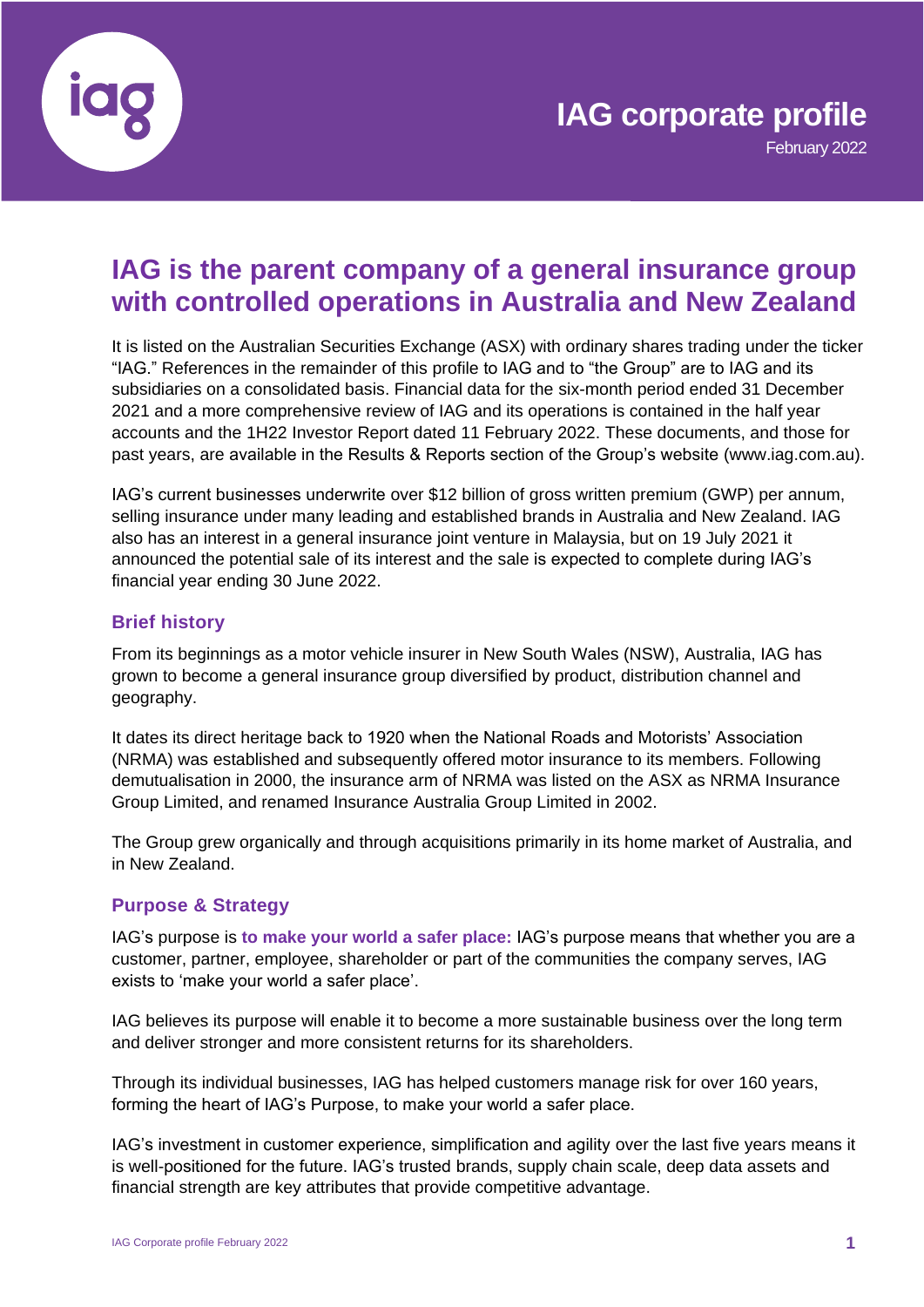IAG's long-term objective remains: the delivery of top quartile Total Shareholder Return, with a sustainable growth profile. To realise this, IAG's strategy is to 'create a stronger, more resilient IAG'. IAG is driving focus, adapting its business model and playing to its strengths to capitalise on trends shaping the operating environment.

Four strategic pillars provide focus, inform IAG's new operating model and underpin IAG's three to five year strategy:

#### **Grow with our customers**

- IAG will grow as Australians and New Zealanders grow by delivering unparalleled personalised service to customers when they need it most;
- IAG will focus the strength of its brands to meet the evolving needs of consumers and enable the next wave of growth in small businesses across Australia and New Zealand; and
- IAG will increase its customer reach to make the world safer for more Australians and New Zealanders.

#### **Build better businesses**

- IAG will help Australian and New Zealand businesses thrive by continuing to focus on underwriting expertise, active portfolio management and pricing excellence; supporting strong economies in its home markets; and
- IAG will evolve by investing in its core competencies, delivering consistent high-quality returns to shareholders and enhancing its competitive advantage.

#### **Create value through digital**

- IAG will be digital to the core by creating connected customer experiences that seamlessly assist and reward customers as they unlock the value of IAG's network; and
- IAG will transform customer experience while re-architecting core platforms and using intelligent automation to capture value.

#### **Manage our risks**

- IAG will manage the risks in its own business so that it can continue to manage the risks in its customers' lives, by building a strong, active risk culture and meeting its obligations to the communities it serves;
- IAG will invest in process, capability, infrastructure and operational excellence to create a stable, scalable and efficient business; and
- IAG will continue to be innovative and strengthen its capital platform, ensuring its customers are appropriately supported by its financial strength.

IAG's strategy balances strengthening the fundamentals of insurance while evolving to be a digital leader. It will ensure IAG is a stronger, more resilient organisation with increased customer reach.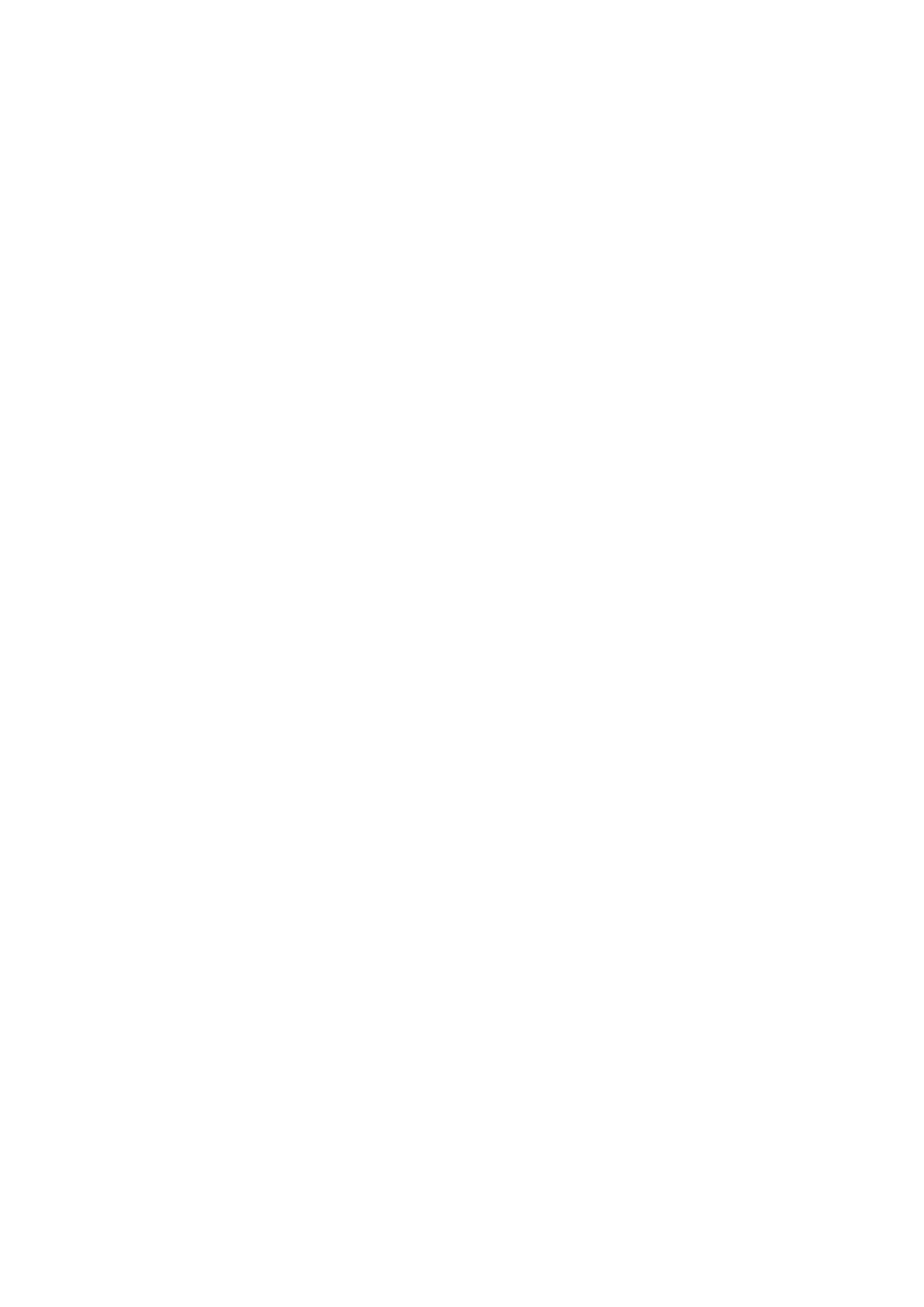100%-owned unless indicated (all ownership percentages are as at 30 June 2021).

1. IAG's short tail personal insurance products are distributed in Victoria under the RACV brand, via a distribution relationship and underwriting joint venture with RACV.<br>These products are distributed by RACV and manufac 2. IAG owns 100% of Insurance Australia Limited (IAL), the underwriter of general insurance products under the Coles Insurance brand. These products are distributed by Coles under an Authorised Representative Agreement with IAL.

3. IAG owns 49% of the general insurance arm of Malaysia-based AmBank Group, AmGeneral Holdings Berhad (AmGeneral), which trades under the AmAssurance and Kurnia brands. (See Asia section below)

# **Business structure**

IAG's operating model has three core insurance businesses, with each division aligned to the insurance needs of specific customers, and the way those customers want to engage with us. The operating model provides greater clarity on roles and responsibilities and is more aligned to IAG's brands and customer propositions.

**Direct Insurance Australia** is the largest division in IAG and plays an integral role in growing with our customers by increasing customer reach and delivering personalised, digitally-enabled services.

Direct Insurance Australia holds the largest market share in direct personal insurance in Australia, with products sold under multiple leading brands including NRMA Insurance, RACV, SGIO and SGIC. The business also provides insurance to small-to-medium enterprises on a direct basis, and regards this as a significant growth opportunity.

Direct Insurance Australia has consistently produced strong financial returns, reinforcing the strength and resilience of the franchise and for 1H22, accounted for 45% of IAG's gross written premium.

**Intermediated Insurance Australia** is a leading provider of general insurance products sold through a network of intermediaries to businesses and individuals across Australia. Commercial insurance is sold under the CGU and WFI brands, with a significant share of the small-to-medium enterprise market and a leading presence in rural areas.

Intermediated Insurance Australia also provides personal insurance primarily through broker and partner channels, including a leading retailer and a number of financial institution partnerships. Improving the level and consistency of Intermediated Insurance Australia's profitability is a key element of IAG's strategy to build better businesses.

For 1H22, Intermediated Insurance Australia accounted for 32% of IAG's gross written premium.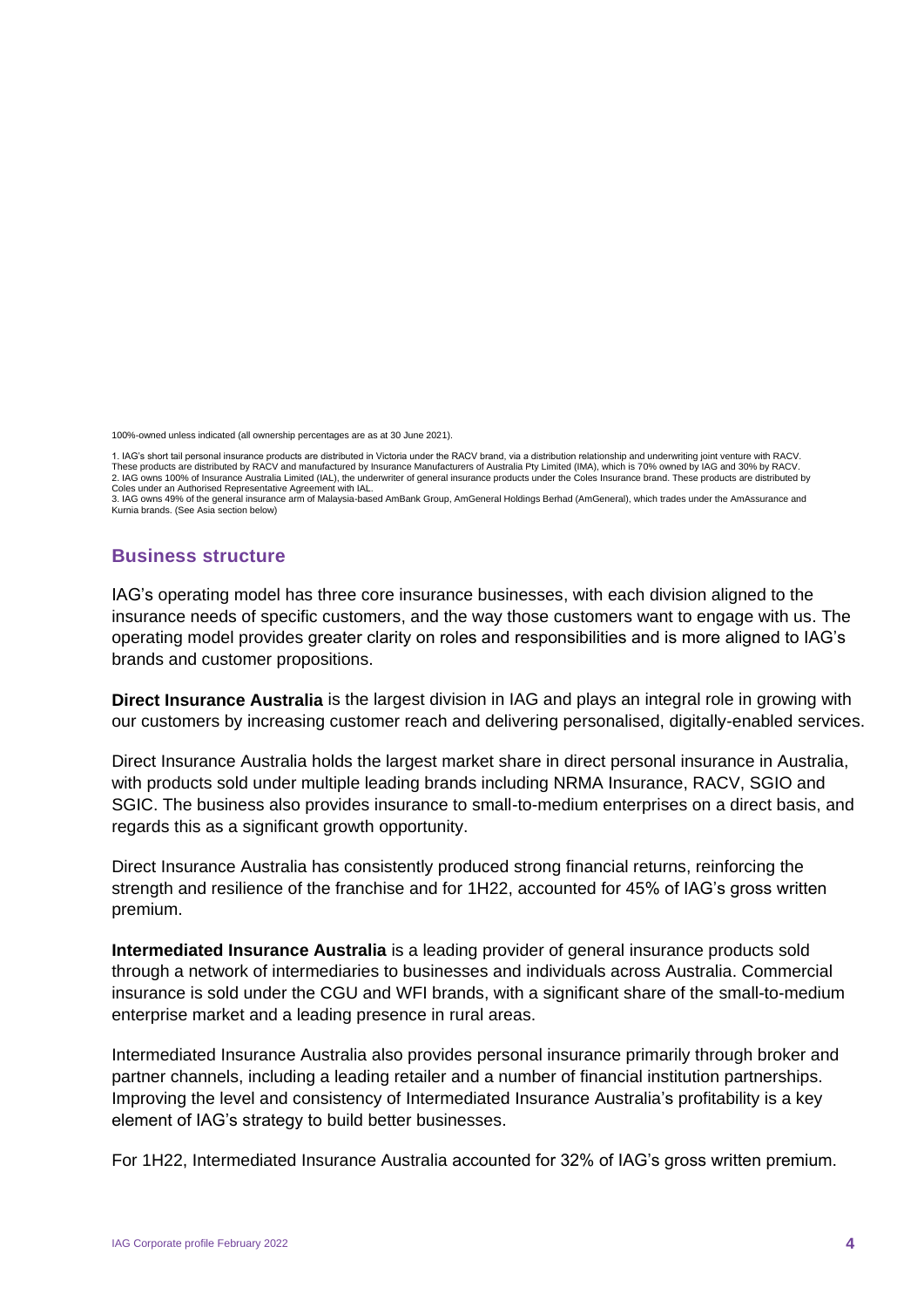IAG is the largest general insurer in **New Zealand**, trading under the State, NZI, AMI and Lumley brands. IAG New Zealand sells products through a combination of direct and intermediated channels. It's Consumer Division sells products directly to customers mainly under the State and AMI brands, and distributes products through IAG's banking partners ASB, Westpac, BNZ and the Co-Operative Bank. The Business Division distributes products through a nationwide network of qualified and experienced brokers under the NZI and Lumley brands. For 1H22, IAG New Zealand accounted for 23% of IAG's gross written premium.

# **Business portfolio**

IAG's business portfolio comprises leading and established brands across its home markets of Australia and New Zealand. Exposure to concentrations of insurance risk is mitigated by a portfolio diversified into many classes of business and by the use of reinsurance.

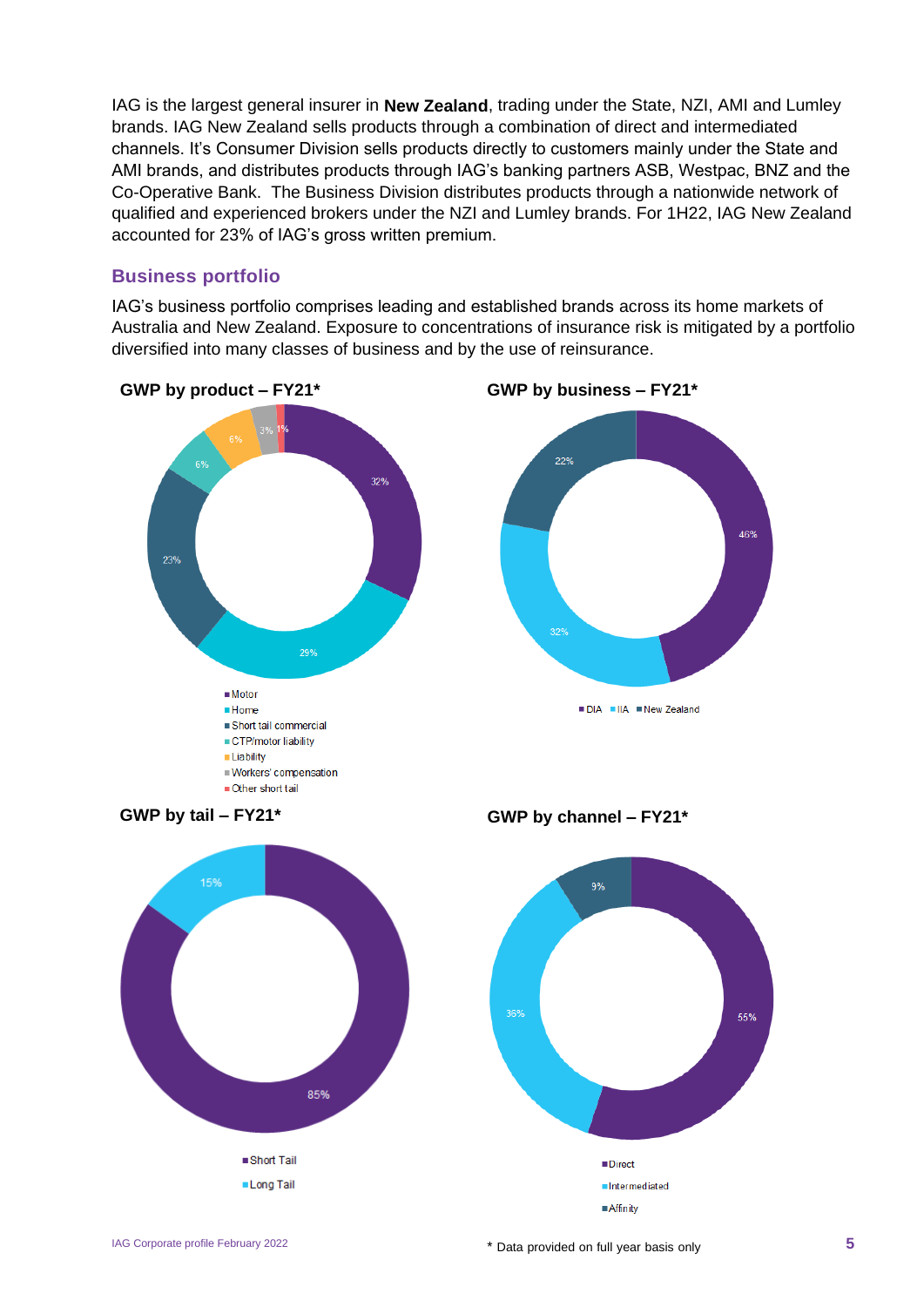# **Asia**

IAG's focus is on its core Australian and New Zealand businesses. As a consequence, IAG continues to weigh up options for its remaining Asian general insurance interests, including divestments where appropriate. IAG's remaining Asian interests are a 49% interest in AmGeneral Holdings Berhad in Malaysia and a 13.93% interest in Bohai Property Insurance Company Ltd in China.

On 19 July 2021, IAG announced that AmGeneral Holdings Berhad had signed an Implementation Agreement for the proposed sale of its wholly-owned insurance business AmGeneral Insurance Berhad (AmGeneral) to Liberty Insurance Berhad and expects to incur a loss. The transaction is expected to complete during FY22.

# **Business risk and risk management**

Managing risk is central to the sustainability of IAG's business, its purpose and delivery of value to stakeholders. IAG uses an enterprise approach to risk and its risk management framework is a core part of its governance structure. IAG's Risk Management Strategy is reviewed annually or as required by the Risk Committee before being recommended for approval by the Board.

IAG's Group Risk function provides regular reports to the Risk Committee on the operation of IAG's risk management framework, the status of key risks, risk and compliance incidents and risk framework changes. IAG's Internal Audit function provides reports to the Audit Committee on significant audit findings and other audit related matters.

Further details of IAG's overall risk management framework, which is outlined in its Risk Management Strategy, are set out in the 2021 corporate governance report, which is available in the About Us area of IAG's website [\(www.iag.com.au\)](http://www.iag.com.au/) and in the Business Risk and Risk Management section of the IAG annual report for the year ended 30 June 2021.

#### **Investments**

The Group's investments totalled \$12.2 billion as at 31 December 2021, excluding investments held in joint ventures and associates, with \$7.7 billion in the technical reserves portfolio and the balance in shareholders' funds.

The technical reserves portfolio supports associated insurance liabilities and is invested entirely in fixed interest and cash. IAG's allocation to growth assets (equities and alternatives) was around 34% of shareholders' funds at 31 December 2021, around 4% higher than the level at 30 June 2021.

#### **Capital management**

As an entity regulated by the Australian Prudential Regulation Authority (APRA), IAG maintains a capital base that complies with prudential standards for general insurers based on APRA's Life and General Insurance Capital (LAGIC) regulatory regime. IAG's capital position is aligned with the Group's risk appetite and is maintained in accordance with APRA's Prescribed Capital Amount (PCA) and Prudential Capital Requirement (PCR) under LAGIC. IAG holds regulatory capital of \$4,497 million at 31 December 2021. At that date, IAG's Common Equity Tier 1 (CET1) ratio was 1.02 times the PCA, compared to a targeted range of 0.9 to 1.1 times and a regulatory minimum requirement of 0.6 times. At 31 December 2022, IAG's PCA multiple was 1.82, versus a benchmark of 1.6-1.8. IAG's reported PCA multiple has consistently met or exceeded the revised target range of 1.6-1.8 since the introduction of APRA's LAGIC regime at the beginning of calendar 2013.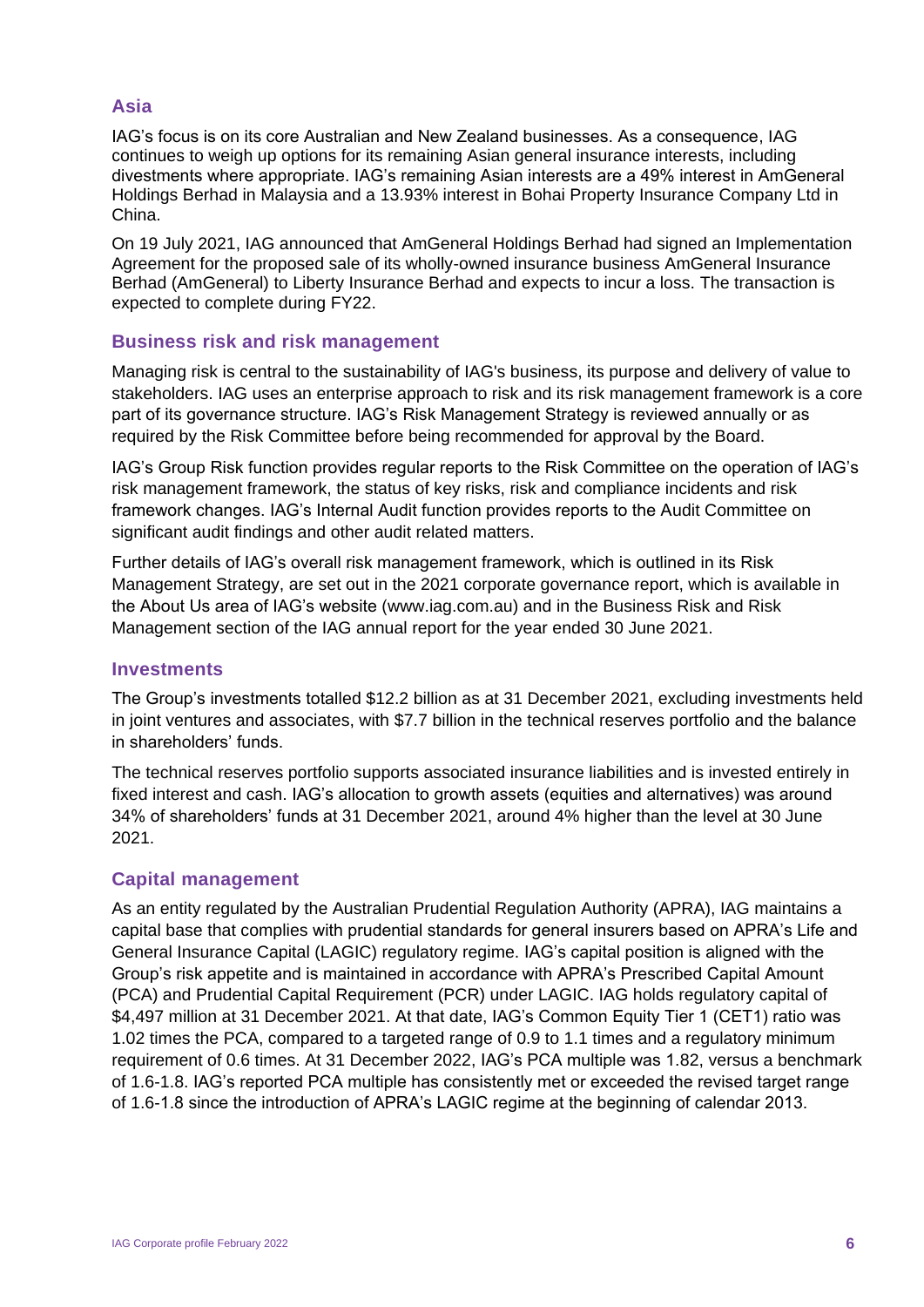#### **Reinsurance**

Reinsurance is an important part of IAG's approach to capital management. Since 2015, IAG has increased its use of reinsurance capital via quota shares, with 32.5% of IAG's consolidated business now subject to quota share on a whole-of-account basis. The individual agreements deliver similar benefits and financial effects, on a pro rata basis, including reduced earnings volatility, as insurance risk is effectively exchanged for a more stable fee income stream, a lower requirement for catastrophe reinsurance and reduced exposure to volatility in associated premium rates, and a reduction in IAG's regulatory capital needs.

IAG's main catastrophe reinsurance program runs to a calendar year and operates on an excess of loss basis. It covers all territories in which IAG operates. IAG's 2022 catastrophe reinsurance program has gross reinsurance cover at up to \$10 billion, and is placed to the extent of 67.5%, after allowance for quota shares.

IAG also has a comprehensive suite of per risk and proportional reinsurances for property and casualty which protects it in all territories in which it underwrites. Where required by statute, unlimited cover is purchased where available and for other lines cover is placed up to the original underwriting limits for each class. Cover is also secured for potential accumulations within a class or between classes of business.

# **Key relationships**

**Global**

#### **Berkshire Hathaway**

# **BERKSHIRE HATHAWAY INC.**

Berkshire Hathaway Inc. is one of the largest listed companies in the world, by market capitalisation. It owns a diversified portfolio of businesses and investments, of which interests in the insurance and reinsurance industries form a significant part.

IAG has had a transactional relationship with Berkshire Hathaway since 2000, primarily in the area of reinsurance. That relationship has developed and deepened over the years.

In June 2015, IAG formed a strategic partnership with Berkshire Hathaway, in a logical development of the relationship between the two parties. It comprises:

- An exclusive operating relationship in Australia and New Zealand;
- A ten-year, 20% whole-of-account quota share arrangement, which commenced 1 July 2015; and
- A \$500m equity placement to Berkshire Hathaway, which represented approximately 3.7% of IAG's expanded issued capital at the point of issue in June 2015.

Benefits to IAG include the harnessing of complementary operating capabilities, reduced earnings volatility via the quota share and significant capital flexibility.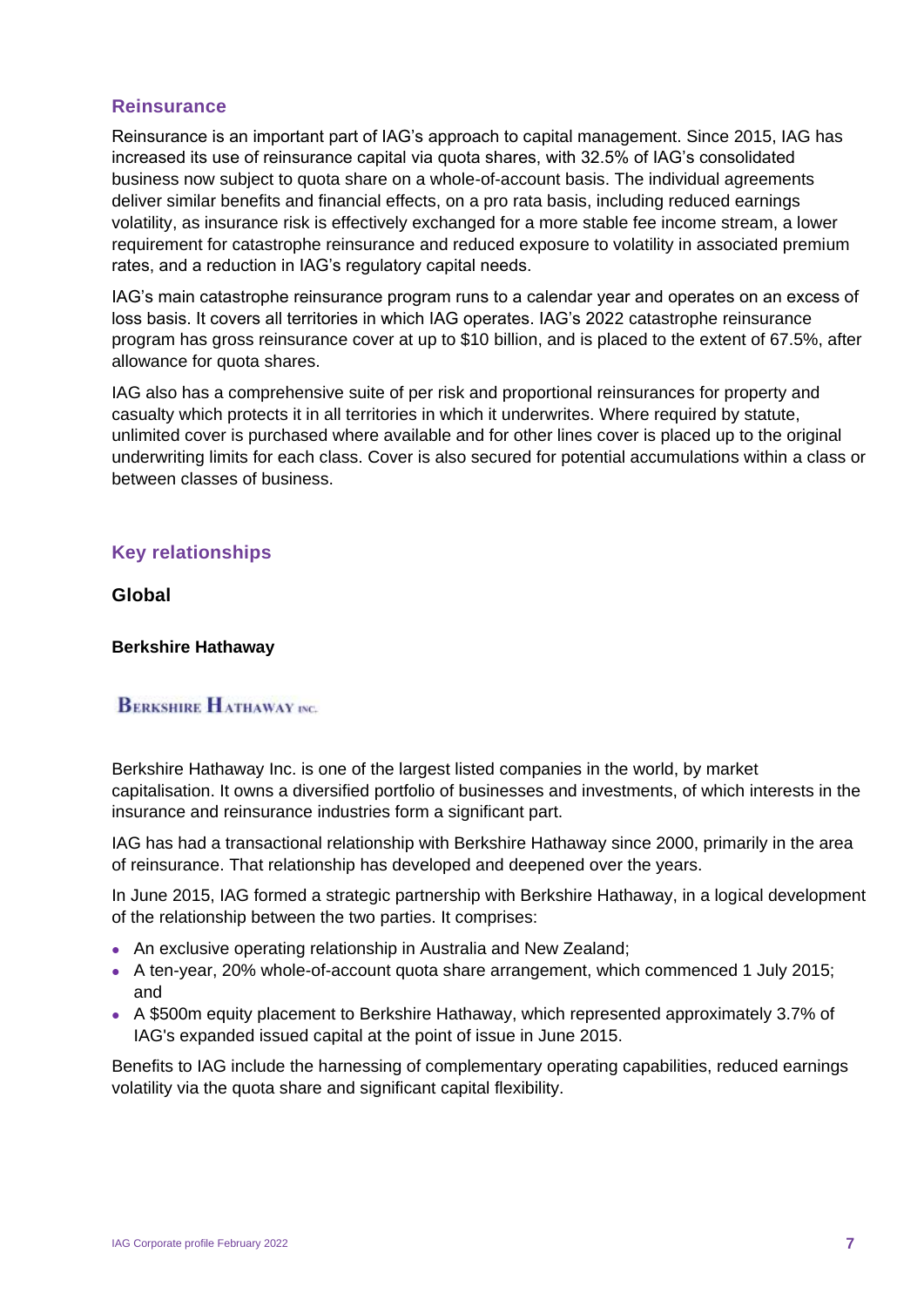# **Australia**



#### **National Roads and motorists' Association Limited (NRMA)**

NRMA was established in 1920 and is a mutual organisation with over 2.6 million members. Until August 2000 it owned the NRMA Insurance business. At that time NRMA and its members received IAG shares as consideration for the NRMA Insurance business to demutualise. The NRMA Insurance business now forms a large part of IAG's Australian operations.

Under the terms of the demutualisation agreements, NRMA and IAG co-own the NRMA brand, with the respective parties having the following exclusive rights to its use:

- NRMA roadside assistance and other motoring services (except smash repairs), motoring products, transportation and travel.
- IAG (NRMA Insurance) insurance and financial services and any other good or service not specifically reserved for NRMA.

In addition, both parties cannot, under any brand, carry out activities engaged in by the other at the point of demutualisation.

IAG continues to provide certain services to NRMA, notably those in respect of the NRMA branch network which is operated and managed by IAG. NRMA started selling NRMA Insurance's motor insurance products as a distributor in 2016, and in December 2019 it became an Authorised Representative enabling it to market NRMA Insurance products to its members and customers.

The two organisations retain a strong and closely aligned relationship, with a focus on delivering a consistent NRMA brand customer experience.



#### **Royal Automobile Club of Victoria (RACV)**

RACV is a mutual organisation founded in 1903. It provides a diverse range of services to 2.2 million members. These services include: insurance; finance; emergency roadside and home assistance; general mobility, road safety and vehicle design advocacy; and leisure, which includes club and resorts, touring and travel products and services.

IAG's short tail personal insurance products are distributed in Victoria under the RACV brand, via a distribution relationship and underwriting joint venture with RACV established in 1999. These products are distributed by RACV and manufactured by Insurance Manufacturers of Australia Pty Limited (IMA), which is owned 70% by IAG and 30% by RACV.